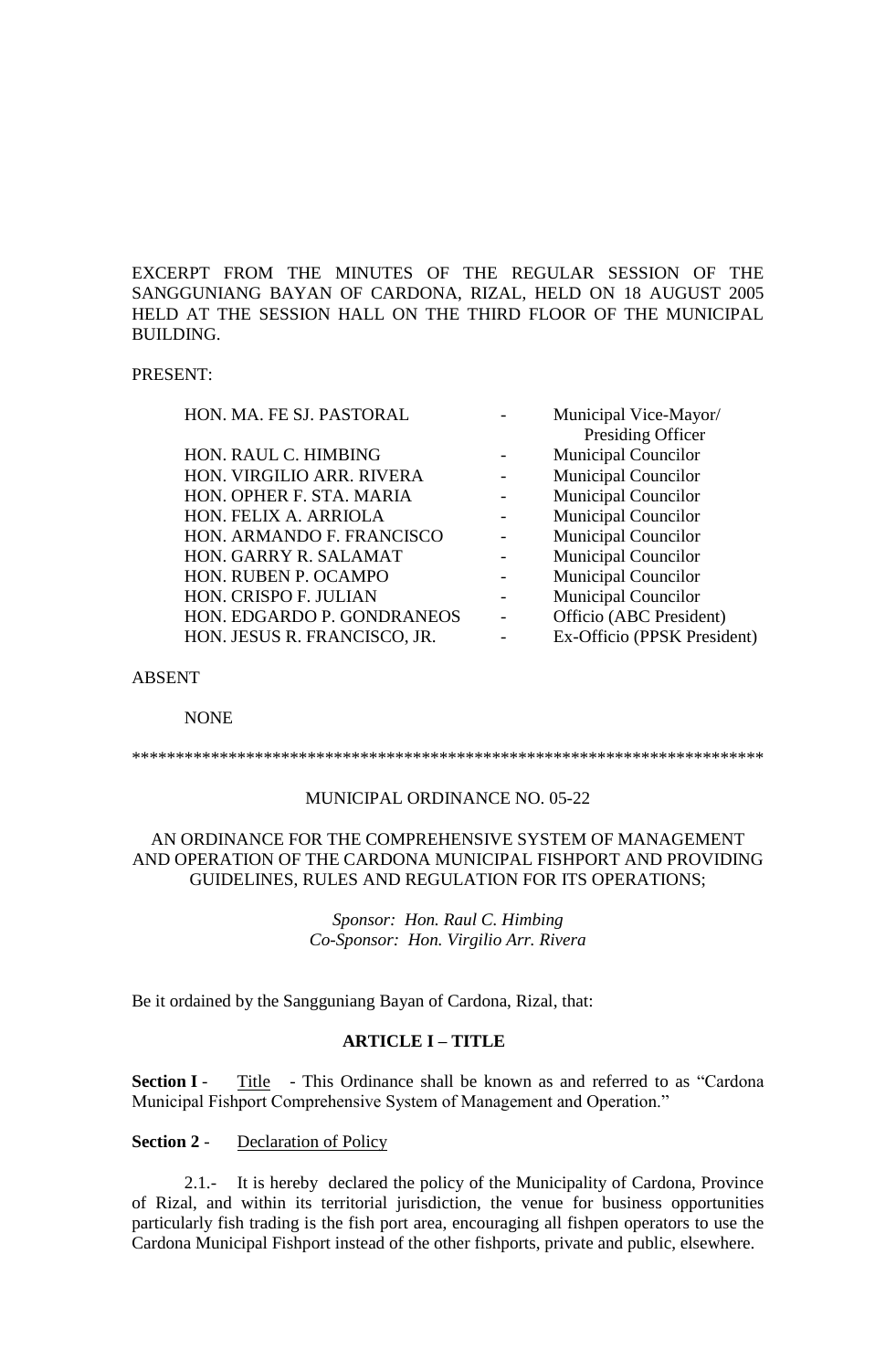#### P. 2 / Ord 05-22

2.2.- Pursuant to the provision of Section 18 of the Local Government Code of 1991, the power to generate and apply resources, and in accordance with its declared policy, the Municipal Government of Cardona shall operate and manage the Cardona Municipal Fishport located at Brgy. Looc, Cardona, Rizal.

2.3.- The operation and management of the fishport is aimed at providing proper venue and orderly operation of the fish trading business;

- a. Provide fish brokers/traders/consignacion with secured parking spaces for their use and their customers as well.
- b. Provide good service area, security personnel and other amenities.
- c. Provide continuous supply of water, electricity and other related services.

## **ARTICLE II – SCOPE**

**Section 3 -** Scope of Application **-** This ordinance shall apply to and govern the administration and operation of the Cardona Municipal Fishport.

3.1.- All fishpen operators, fisherman, motorized banca's including "pituya" operators should unload their aquatic/marine products/cargoes exclusively at the Cardona Municipal Fishport.

3.2. - There will be no fish trading transaction to be conducted outside the fisport. All fish trading/brokering should be done inside the fishport.

3.3. - Upon approval of this Ordinance no private entities shall be allowed to operate another private or public fishport within the territorial jurisdiction of this municipality.

# **Section 4-** Definition of Terms:

4.1. - Consignacion – Brokers/fish traders and/or stallholders whether single proprietorship, partnership or corporation.

4.2. - Fish Producers – Individual, Partnership, Corporation and cooperative who owns/manages fishpen.

4.3. - Fishport – Buildings and facilities where motorized bancas, "pituya" can unload the aquatic/marine products and wherein any fish trading transactions can be conducted by legitimate fish brokers/traders.

4.4. - Pituya – Long-hauled motorized vessel used in transporting/delivering marine products and other cargoes.

4.5. - Motorized banca – used in transporting passengers from island barangays and other marine products.

4.6 - Charges – refer to the pecuniary liability as rent and other fees due from persons for property use.

4.7. - Fees – payment as fixed by the Ordinance for regulation or inspection of a business activity.

4.8.- Independent Fish Traders/Brokers – fish traders/brokers who conduct fish trading inside the fishport but without permanent fish stalls within the fishport.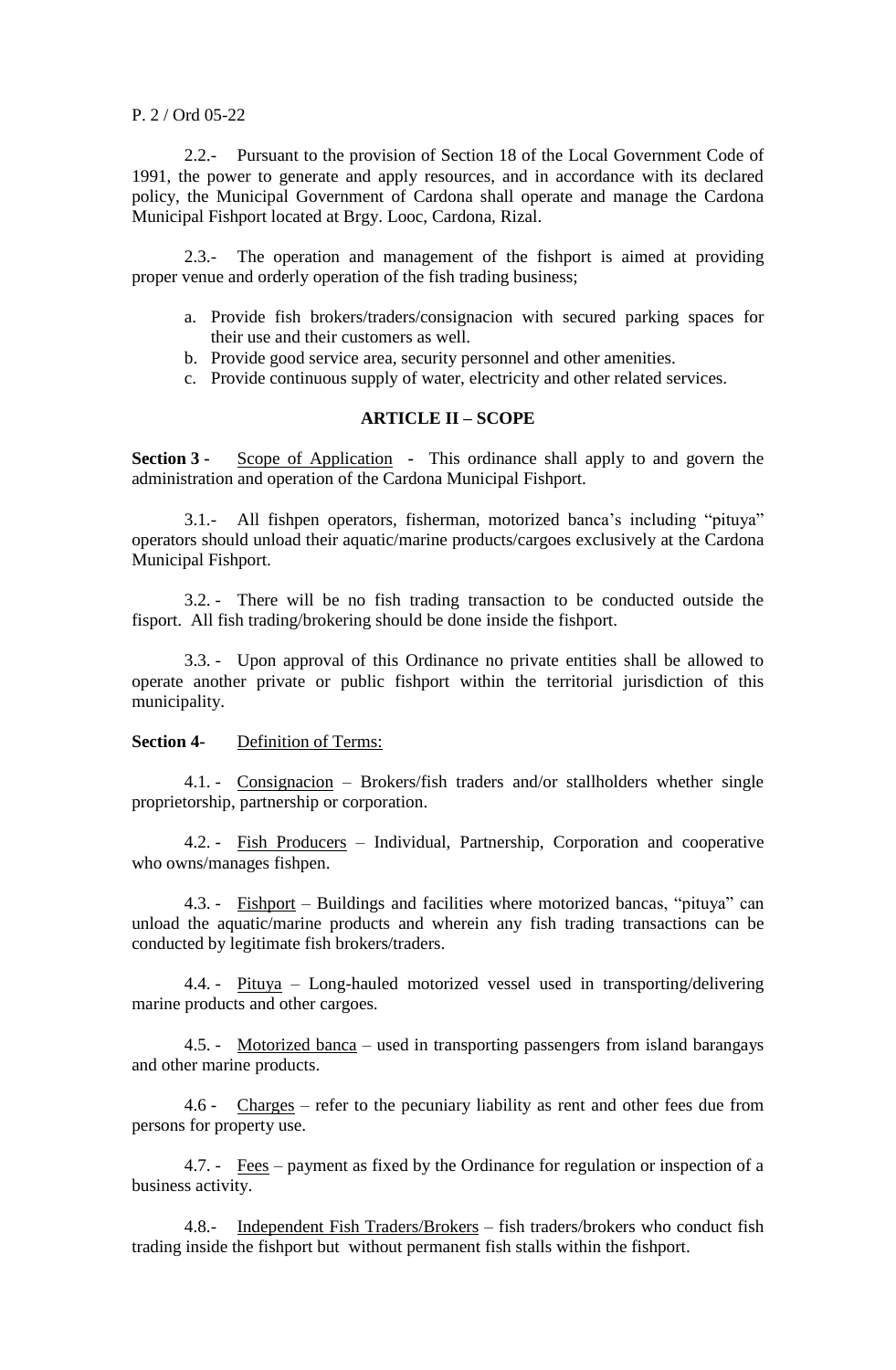#### P. 3 / Ord 05-22

# **Section 5 - Operations and Administrations**

5.1. - The operation of the Cardona Municipal Fishport shall be administered by appointed employees directly under the Office of Public Enterprise to be created for the purpose, including the maintenance of the facilities and collection of fees and charges.

5.2. - Any interested parties who intend to lease stall must first submit his/her Letter of Intent together with documents showing the capacity to operate a stall.

5.3. - The lessee/s shall secure the corresponding Mayor's/Business Permit and other clearance/certificate before the start of its operation.

5.4. - The lessee/s has the responsibility to follow all rules and regulations with regards to the cleanliness of stall/s and the surrounding areas of the fishport.

5.5. - The lessee/s are required to provide I.D. with picture and uniform to their employees/workers for proper and easy identification during working hours.

5.6. - Lease agreement must have a corresponding resolution/ordinance passed and approved by the Sangguniang Bayan and the Municipal Mayor.

5.7. - The road/and/or space leading to and from the finger pier should, be free of any traffic obstructions at all times.

5.8. - Parking of all vehicles must always be in order at specific/designated parking space.

# **ARTICLE III - FEES, CHARGES AND APPLICATION OF RESOURCES .**

## **Section 6 -** Imposition of Fees: Wharfage Fees, Development Fee, and other Charges

6.1. Development Fee (One time payment for every stall)

| a. Fish Market | - | P200,000.00/stall |
|----------------|---|-------------------|
| b. Ice Stall   | - | P50,000.00/stall  |

### 6.2. Unloading Fee ( Due from Fish Brokers/Traders/Consignacion/ Producers / and Others)

| a. Bangus                     | P3.50/tub or banyera |
|-------------------------------|----------------------|
| b. Bighead (Imelda/Maya-Maya) | P3.00/tub or banyera |
| c. Tilapia                    | P3.00/tub or banyera |
| d. Karpa (Native)             | P3.00/tub or banyera |
| e. Ayungin/Hipon, Biya.       | P3.00/tub or banyera |
| f. Kanduli, Others            | P2.00/tub or banyera |
|                               |                      |

TRANSHIPMENT FEE – To be collected from fish traders buying directly from the producers and consignacion to be tranported outside of the fishport.

(Traders of Marine Products –  $Outgoing from fishport)$  - P4.00/tub or banyera

EXEMPTION : Producers are exempted from paying Transshipment Fee provided no trading of fish and other marine products takes place within the fish port premises.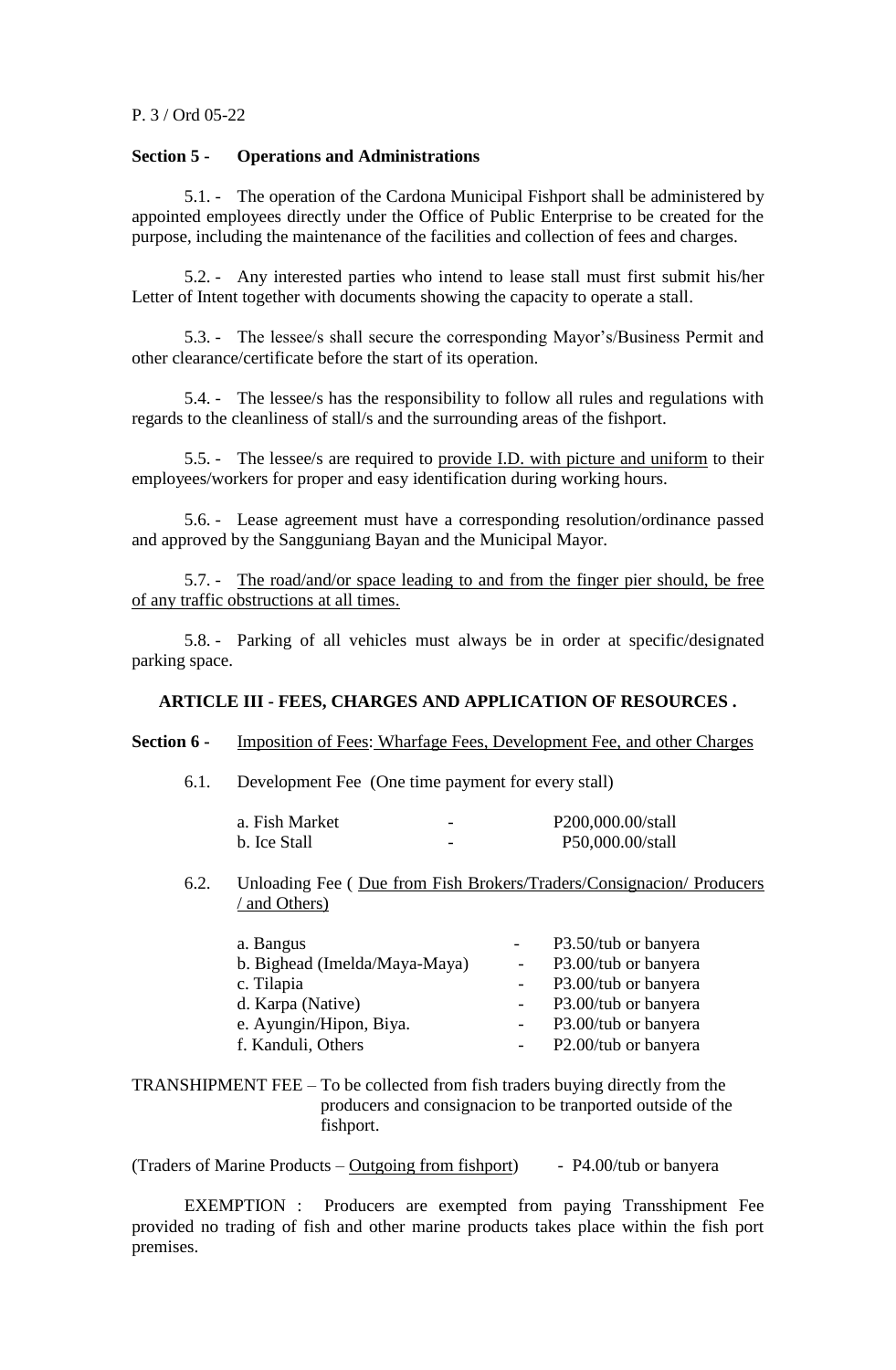# P. 4/ Ord 05-22

 $6.3.$ 

(Fish and other Marine Products – Incoming to fishport) P4.00/tub or banyera

Unloading Fee – Land Vehicle ( Due from Owner of Cargoes)

| a. Ice                                  |                   | P1.00/block        |
|-----------------------------------------|-------------------|--------------------|
| b. Salt                                 |                   | P1.00/bag          |
| c. Fish Food Supplement                 |                   | P1.00/bag          |
| <b>Entrance/Parking Fee:</b>            |                   |                    |
| a. Heavy Vehicle                        | - First 3 hours - | P <sub>15.00</sub> |
|                                         | Succeeding hour   | $P$ 5.00           |
|                                         |                   |                    |
| b. Light Vehicle                        | - First 3 hours - | P <sub>10.00</sub> |
|                                         | Succeeding hour   | P 5.00             |
| c. Jeep/ $Car/Van/FX$ - First 3 hours - |                   | P 5.00             |
|                                         | Succeeding hour   | P 3.00             |
|                                         |                   |                    |
| d. Pedicab/Tricycle                     | - First 3 hours - | P 3.00             |
|                                         | Succeeding hour   | P<br>1.00          |
| e. Motorcycle                           | - First 3 hours   | P.<br>2.00         |
|                                         |                   |                    |
|                                         | Succeeding hour   | P<br>1.00          |
| Entry of Vehicles with Cargo/s:         |                   |                    |
|                                         |                   |                    |

| f. Heavy Vehicles (8 wheelers and above) P80.00    |                    |
|----------------------------------------------------|--------------------|
| g. Light Vehicles (6 wheelers)                     | P <sub>65.00</sub> |
| h. Jeep, pick $-\text{up}$ and others (4 wheelers) | P55.00             |

6.3.A. Delivery of Anahaw, Pelote, Bamboo and other Heavy Cargoes are strictly prohibited inside the fishport.

# 6.4 . Berthing Fee

| a. Pituya          | Unloading                                         |                     | P100.00            |
|--------------------|---------------------------------------------------|---------------------|--------------------|
|                    | $\text{Loading} - \text{first 2 hours}$ -         |                     | P 50.00            |
|                    | Succeeding hour                                   | $\omega_{\rm{max}}$ | P10/hour           |
| b. Motorized Banca | (Pampasahero – Capacity of 10 persons $\&$ above) |                     |                    |
|                    | Unloading                                         |                     | P <sub>10.00</sub> |
|                    | Loading                                           |                     | P10.00             |
| c. Motorized Banca |                                                   |                     |                    |
|                    | (Pampasahero – capacity of 9 persons and below)   |                     |                    |
|                    | Unloading                                         |                     | P 5.00             |
|                    | Loading                                           |                     | P 3.00             |
| d.                 | Service/ Speed Boat / Lantsa                      |                     |                    |
|                    | Unloading                                         |                     | $-$ P10.00         |
|                    | Loading - first 2 hours                           |                     | P <sub>10.00</sub> |
|                    | Succeeding hour                                   |                     | $-$ P 5.00         |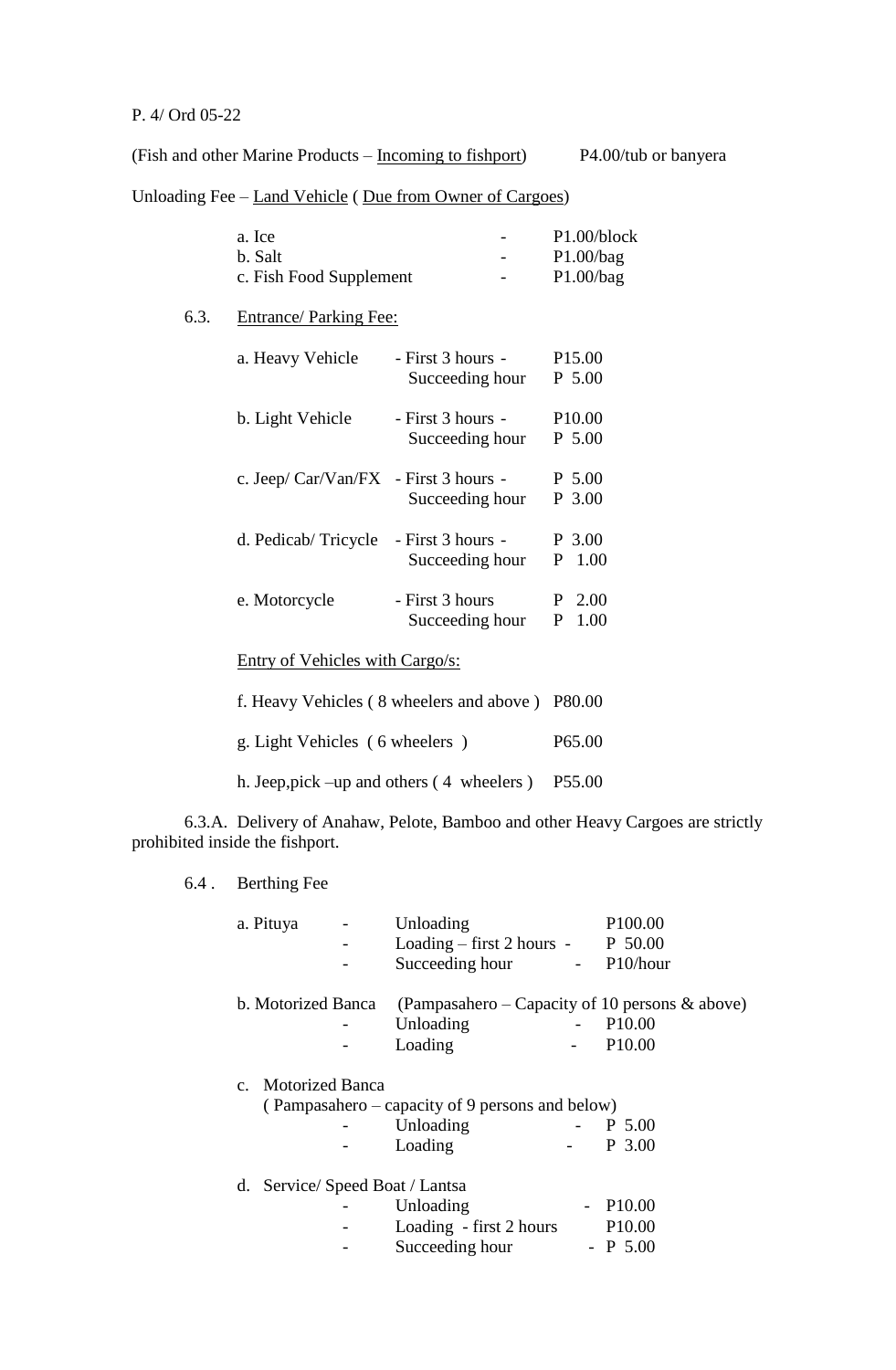6.5 Rental and Other Charges:

| a. Office space        | $\overline{\phantom{0}}$ | P60.00/sq.m./month          |
|------------------------|--------------------------|-----------------------------|
| b. Land                | $\overline{\phantom{0}}$ | $P40.00\text{/sg.m./month}$ |
| c. Electricity Charges | $\overline{\phantom{a}}$ | P200.00/stall/month         |

6.6. Water Fee

| a. Stallholder/Consignacion | $-$ P150.00/stall/month |
|-----------------------------|-------------------------|
| b. Magtutubig (Retail)      | $-$ P5.00/gallon        |
| c. Food Stall               | - $P 10.00/day$         |

6.7. Others

| a. Ambulant Vendor | $\overline{\phantom{a}}$ | P15.00/Vendor/day       |
|--------------------|--------------------------|-------------------------|
| b. Fuel Operator   | $\overline{\phantom{0}}$ | P 100.00/delivery truck |

# NOTE: ALL FEES AND CHARGES COLLECTED MUST HAVE OFFICIAL RECEIPT AND/OR CASH RECEIPT.

#### **ARTICLE IV**

# **MAYOR/BUSINESS PERMIT OF LEGITIMATE FISH BROKERS/TRADERS AND THEIR RIGHTS.**

**Section 7 -** License Fee - All stallholder/s and independent fish brokers/traders must secure all the necessary permits and licenses as required prior to actual business activity in accordance with the local tax ordinance of the municipality.

**Section 8 -** Vacancy On cases were vacancy of specific stall/s in violation of each and every existing laws, rules and regulations mandated in the provisions of the Local Government Code of 1991 and Local Ordinances, an open bid system shall be adopted to bid out the vacant stalls. The minimum bid price and the rules of the bidding are subject to review by the Sangguniang Bayan.

**Section 9-** Improvements - All improvements to be made to market stall/s must be subject for approval of the Engineering office of the municipality. Improvement introduction on the stall/s shall be forfeited in favor of the Local Government, in case of cessation of operation and non-renewal of contract.

**Section 10** - Restrictions

- 10.1. No gambling in any form and drinking of intoxicating liquor is allowed inside the fishport, and shall be prohibited strictyl anytime.
- 10.2. No stallholders shall be allowed to transfer his/her rights to others, in case of cessation of operation. The municipality reserved the right to bid the abandoned/closed stall/s to interested bidders after notice of termination or grant had been fully serve.
- 10.3. Transfer of Privilege No stallholder/s or grantee may convey, transfer his/her right to another person, partnership or corporation without the consent of the local government.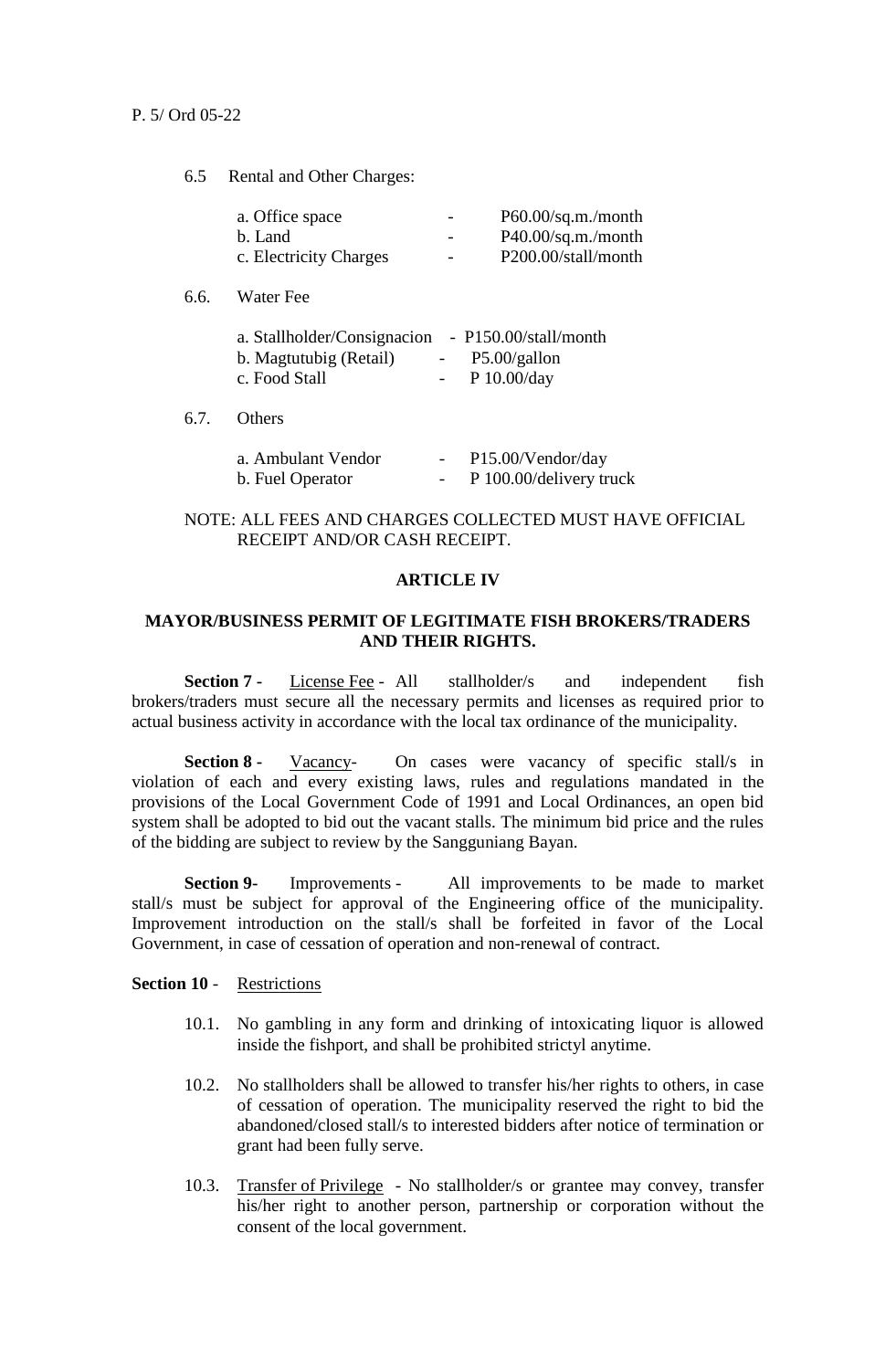- 10.4. Repair and Construction and/or Alteration of stall/s may be undertaken only after securing necessary permits from the office of the Municipal Engineer, Details of such plan, alteration, repair and/or construction must be indicated and should comply to standard plans and specification of the (PFDA) before such any permit may be served.
- 10.5. Sanitary Condition of the Stall/s The stallholder shall maintain their respective premises, the cleanliness and good sanitary condition. Violation under this paragraph shall result in forfeiture of rights over the stall/s.
- 10.6. Cancellation Any violation of the prohibition/restriction embodied under this section shall be sufficient grounds for the cancellation of the grant of such stall/s without the necessity of any court proceedings. The Local Treasurer shall upon written notice to the stallholder shall declare the stall/s vacant and the same shall be open for bid to interested parties in accordance with the rules granting vacant stall/s.
- 10.7. Stall/Space granted shall not be use for any other purposes.

# **Section 11** Restriction on Sublease or Assignment of Rights.

- 11.1. Should for any reasons, a stallholder be required to discontinue his business operations, such stall/s shall be considered vacant.
- 11.2. Dummies are prohibited to operate and transact business from any stall/s.
- 11.3. Grant to stallholder of the lease stall/s shall be cancelled if upon investigation such stallholder found to have sublease his/her stall/s to another person or entities or connived with such other person or entities to use or occupy the said stall/s.

**Section 12-** In the event that the operation and management of the fishport is taken over by a private group or by any person or entities, the fees and charges collected from stallholders and other persons or entities trading in the fishport may be amended and subject to review by the Sanggguniang Bayan.

**Section 13 -** All collected fees and charges shall constitute a "general fund".

#### **ARTICLE V – PENAL PROVISION**

**Section 14 •** Any person/s or entities found guilty violating any provisions of this ordinance shall be punished by a fine of;

| 14.1. First Offense  | $\sim$ 100 $\mu$               | P1,000.00                         |
|----------------------|--------------------------------|-----------------------------------|
| 14.2. Second Offense | <b>Contract Contract State</b> | P3,000.00                         |
| 14.3. Third Offense  | $\sim$ 100 $\mu$               | P5,000.00, and recommendation for |

the suspension of franchise and cancellation/ revocation of grants of any stall/s without the necessity of any proceedings, upon written notice, with the affected party being given the opportunity to present his/her side and contravene the allegation/s of violation hereof. The decision shall be rendered within 15 days from the time the aggrieved party has presented his/her side or submitted his/her written statement in relation thereto. The aggrieved party shall be furnished a copy of the decision by a personal or registered mail.

**Section 15** - Separability Clause - If for any reason/s any provision, section or part of this ordinance is declared not valid by a Court of competent jurisdiction